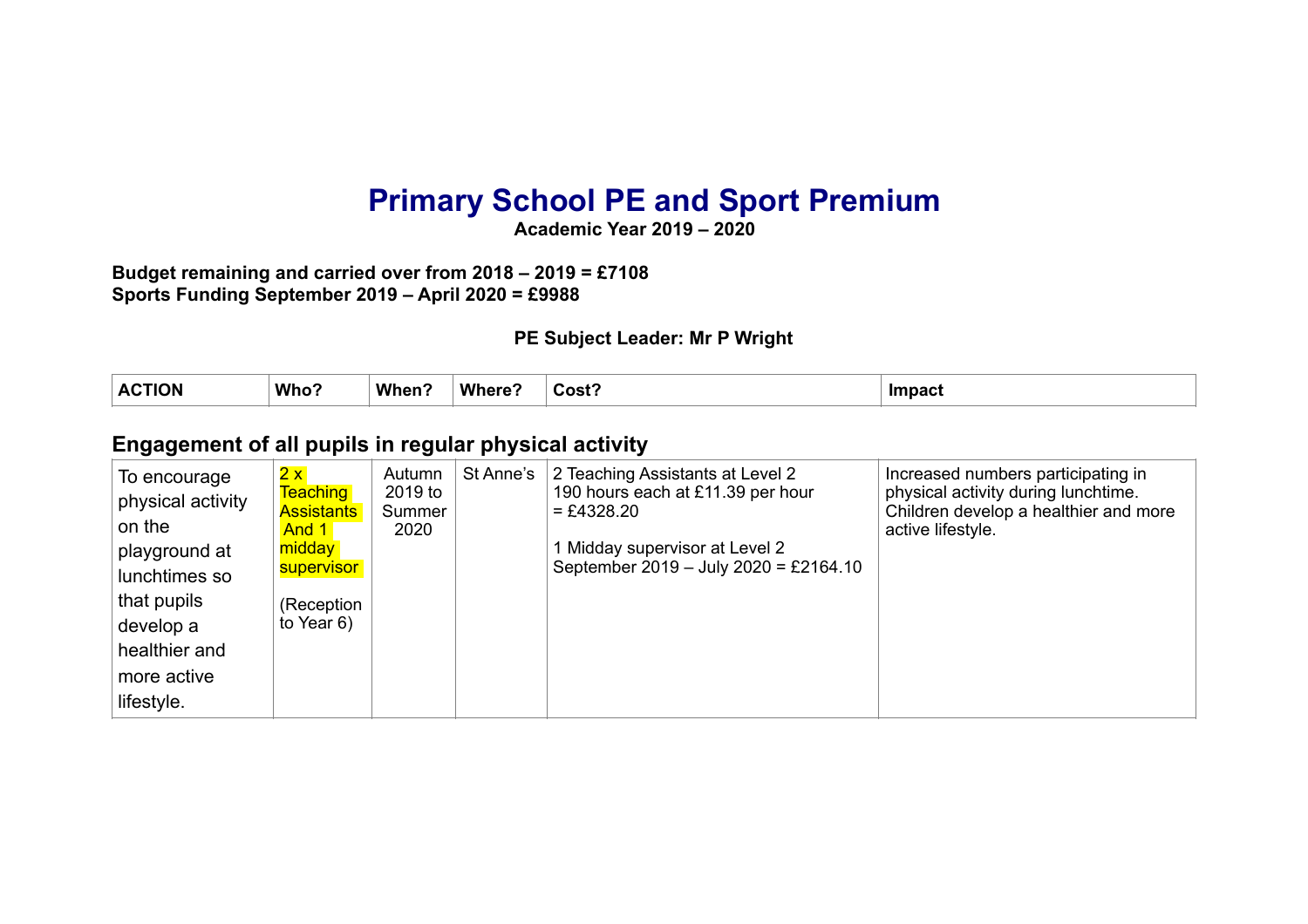| 2x<br>To use effective<br>teachers /<br>teaching<br>assistants to lead<br>improvements in<br>PE. | Autumn<br><b>Teaching</b><br>2019 to<br><b>Assistants</b><br>Summer<br>2020<br>paid at<br><b>Level 3</b> | St Anne's $\vert$ | 2 Teaching assistants at Level $3 = £11.88$<br>per hour<br>3 hours each per week = $6 \times £11.88 =$<br>£71.28<br>38 weeks x £71.28<br>Total for the year = £2708.64 | Effective teaching impacts positively on<br>the quality of delivery and learning in<br>PE. |
|--------------------------------------------------------------------------------------------------|----------------------------------------------------------------------------------------------------------|-------------------|------------------------------------------------------------------------------------------------------------------------------------------------------------------------|--------------------------------------------------------------------------------------------|
|--------------------------------------------------------------------------------------------------|----------------------------------------------------------------------------------------------------------|-------------------|------------------------------------------------------------------------------------------------------------------------------------------------------------------------|--------------------------------------------------------------------------------------------|

## **Broader experience of a range of sports and activities offered to all pupils**

| To provide the<br>extra-curricular<br>activity of | 2x<br><b>Teaching</b><br><b>Assistants</b> | Autumn<br>Term<br>2019 to<br>Summer | St.Anne's | 2 Teaching Assistants at Level 2<br>1 hour for 6 weeks, each at £11.39 per<br>hour<br>$= £136.68$ | Increased numbers participating in out<br>of school hours clubs - pupils become<br>more physically active and develop<br>skills in Cheerleading. |
|---------------------------------------------------|--------------------------------------------|-------------------------------------|-----------|---------------------------------------------------------------------------------------------------|--------------------------------------------------------------------------------------------------------------------------------------------------|
| Cheerleading, led<br>by trained                   | Year 3 to<br>Year 6)                       | 1 2020                              |           | Autumn to Summer 1 term =<br>£136.68 $x$ 3 = Total of £410.04                                     |                                                                                                                                                  |
| <b>Teaching</b><br>Assistants.                    |                                            |                                     |           | Cheerleading $kit = £500$<br>Cheerleading Pom Poms = $£250$<br>Hoops = $£50$                      |                                                                                                                                                  |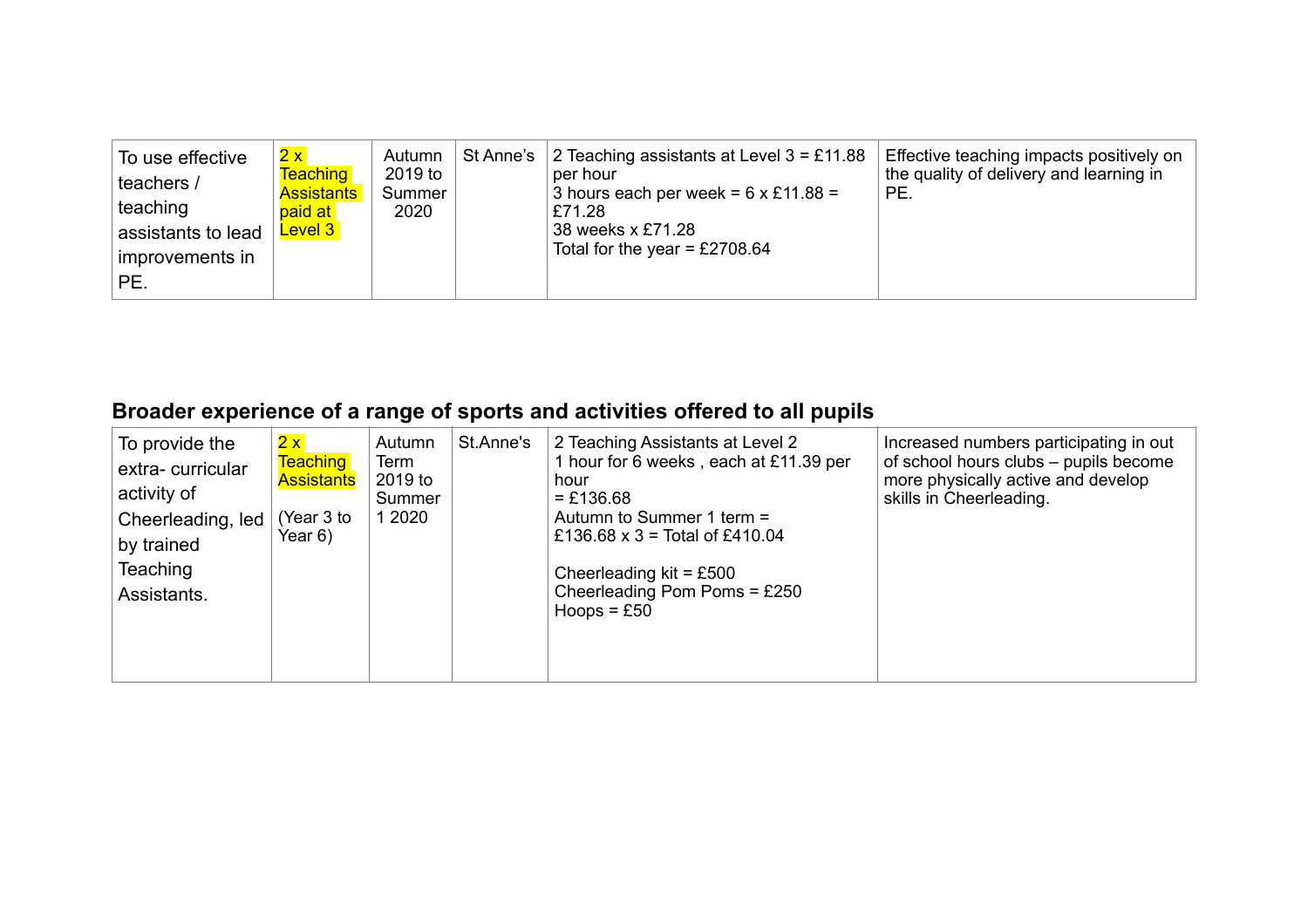| To provide the<br>extra-curricular<br>activity of<br>Handball, led by<br>trained Teaching<br>Assistants.                                                                                                             | 2x<br><b>Teaching</b><br><b>Assistants</b><br>(Year 3 to<br>Year 6) | Spring<br>Term<br>2020                              | St.Anne's | 2 Teaching Assistants at Level 2<br>1 hour for 6 weeks, each at £11.39 per<br>hour<br>$= £136.68$<br>Soft sponge balls = $£250$ | Increased numbers participating in out<br>of school hours clubs - pupils become<br>more physically active and develop<br>skills in Handball.     |
|----------------------------------------------------------------------------------------------------------------------------------------------------------------------------------------------------------------------|---------------------------------------------------------------------|-----------------------------------------------------|-----------|---------------------------------------------------------------------------------------------------------------------------------|--------------------------------------------------------------------------------------------------------------------------------------------------|
| <b>Extra-Curricular</b><br><b>Activities / Clubs</b><br>To increase pupil<br>participation in out of<br>school hours<br>activities, through<br>fully subsidised<br>clubs/ specialist<br>coaching.<br>(Multi-Sports). | <b>Reception</b><br>to Year 6.                                      | Autumn<br>Term<br>2019 to<br>Summer<br>Term<br>2020 | St.Anne's | ASC provision from The PE Academy is<br>£360 per term. 3 terms is a total of £1080                                              | Increased numbers participating in out<br>of school hours clubs – pupils become<br>more physically active, develop skills<br>and apply in games. |

## **Increase confidence, knowledge and skills of all staff in teaching PE and Sport**

**The profile of PE and Sport being raised across the school as a tool for whole school improvement**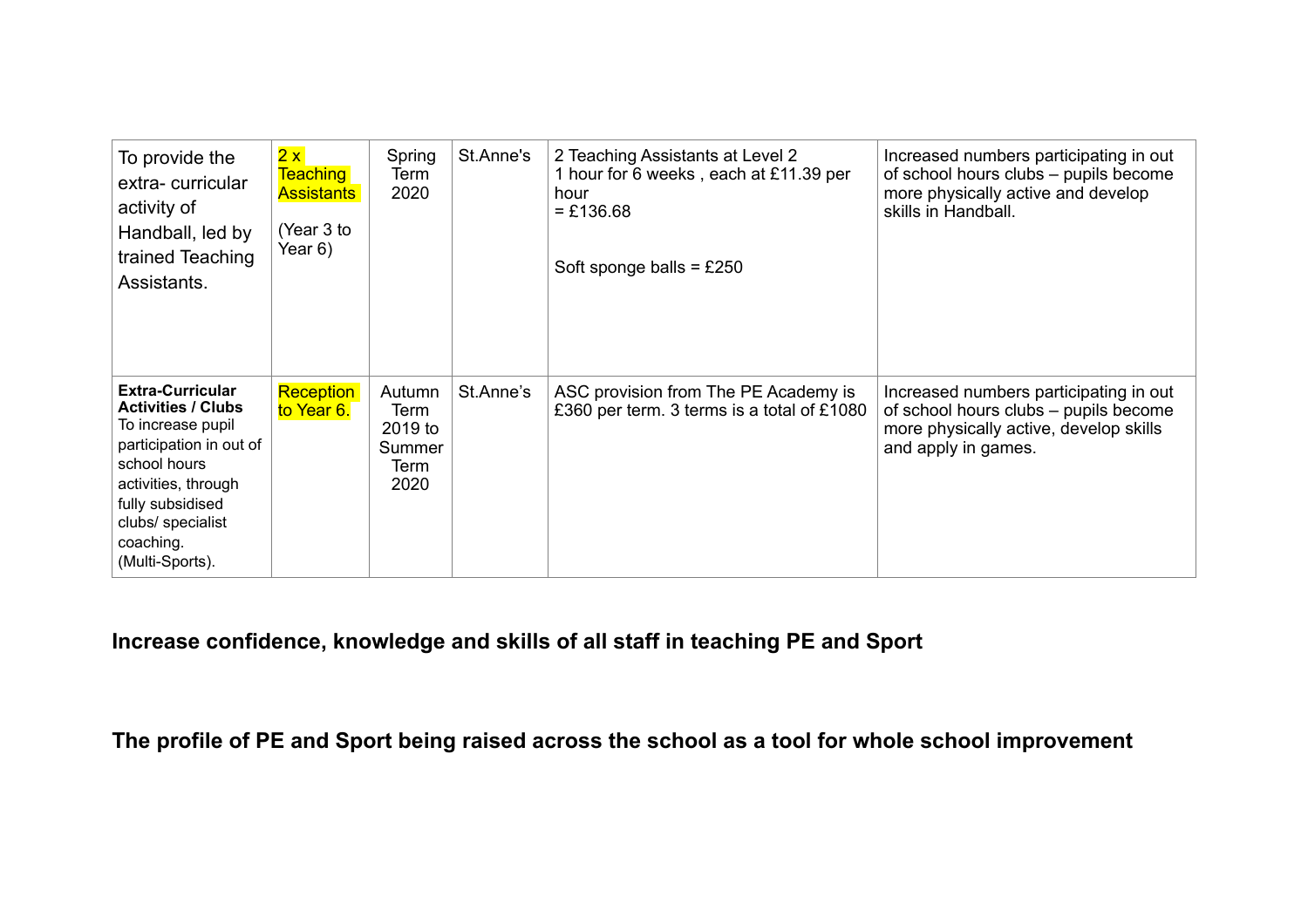| To have a famous<br>visitor in school to<br>share experiences<br>with all pupils as<br>part of a<br>collaborative<br>writing project. | Reception<br>to Year 6. | Term<br>2020 | Summer $\vert$ St. Anne's $\vert$ £500 towards cost of visitor. | Inspirational sports athlete will inspire<br>and encourage children to be involved<br>within sport. Extremely valuable<br>experience for our pupils, impacting<br>positively on motivation and<br>achievement. Children will use the<br>experience to produce high quality |
|---------------------------------------------------------------------------------------------------------------------------------------|-------------------------|--------------|-----------------------------------------------------------------|----------------------------------------------------------------------------------------------------------------------------------------------------------------------------------------------------------------------------------------------------------------------------|
|                                                                                                                                       |                         |              |                                                                 | writing                                                                                                                                                                                                                                                                    |

### **Increased participation in competitive sport**

| To increase pupil<br>participation in<br>inter-school<br>competitions. | Year 3 to<br>Year 6 | Autumn<br>Term<br>2019 to<br>Summer<br>Term<br>2020 | Various<br>locations | £500 - transportation cost.<br>The PE Academy (Monday lunch times)<br>30 sessions at £15 each = £450 | The children compete in competitions<br>and enjoy communicating,<br>collaborating and competing with each<br>other, and against children from other<br>schools. |
|------------------------------------------------------------------------|---------------------|-----------------------------------------------------|----------------------|------------------------------------------------------------------------------------------------------|-----------------------------------------------------------------------------------------------------------------------------------------------------------------|
|------------------------------------------------------------------------|---------------------|-----------------------------------------------------|----------------------|------------------------------------------------------------------------------------------------------|-----------------------------------------------------------------------------------------------------------------------------------------------------------------|

## **As from July 2019 to July 2020**

## **Total income 2019 - 2020: £9988**

## **(Followed by an expected income of £ April 2020 – October 2020)**

Our expected income is not yet known at this moment in time however there will be enough to cover our expenditure and leave a surplus amount.